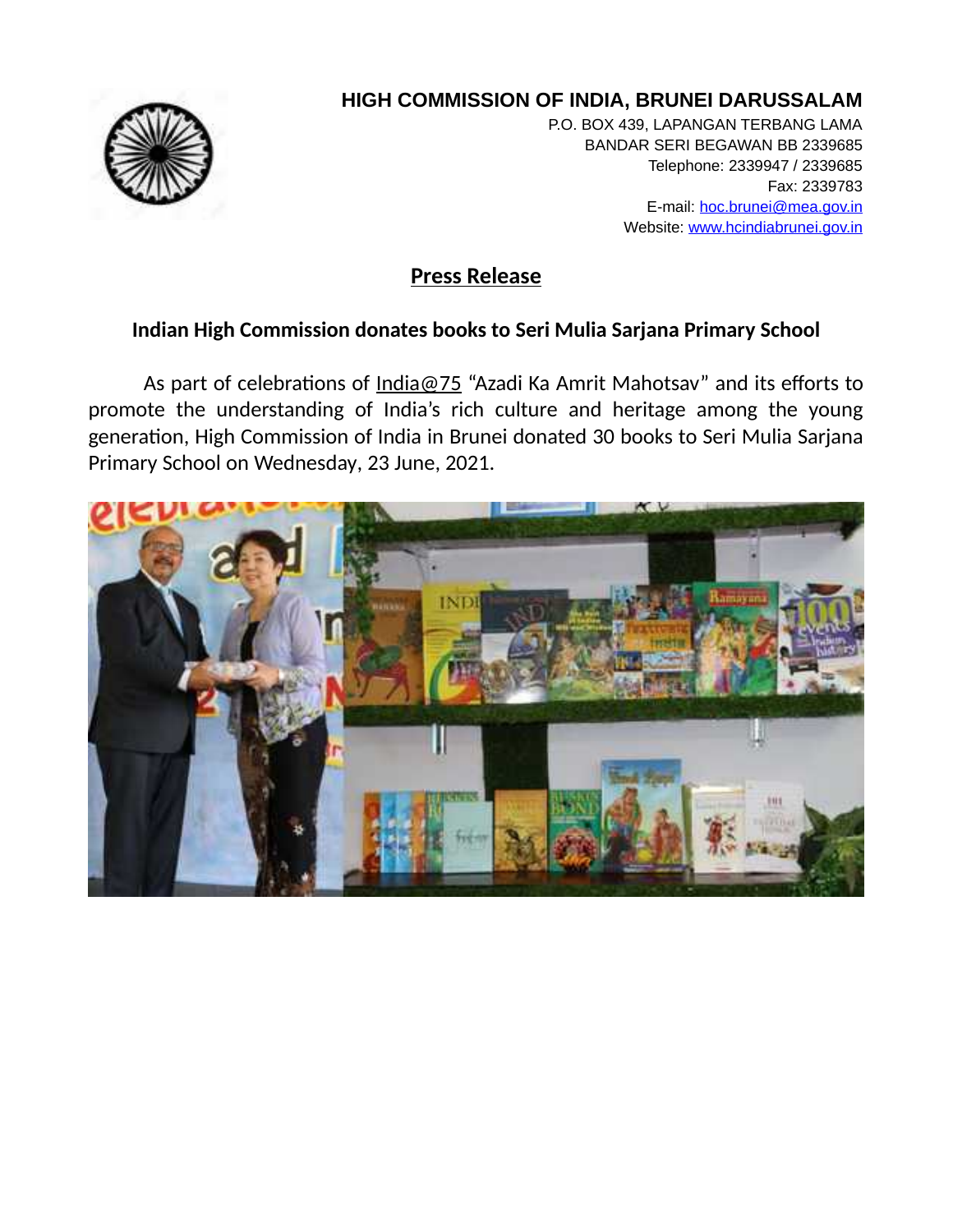2. The books cover a wide range of stories generally read by Indian children during their formative years as a part of their growing up. The stories extol and teach human values like honesty, valour, hard work, importance of education and family.

3. High Commissioner of India to Brunei Darussalam Ajaneesh Kumar presented the books to Dr. Mary Lim, Founder and CEO, who was accompanied by Ms. Putri Maharani Simanjuntak, Principal of Seri Mulia Sarjana Primary School.